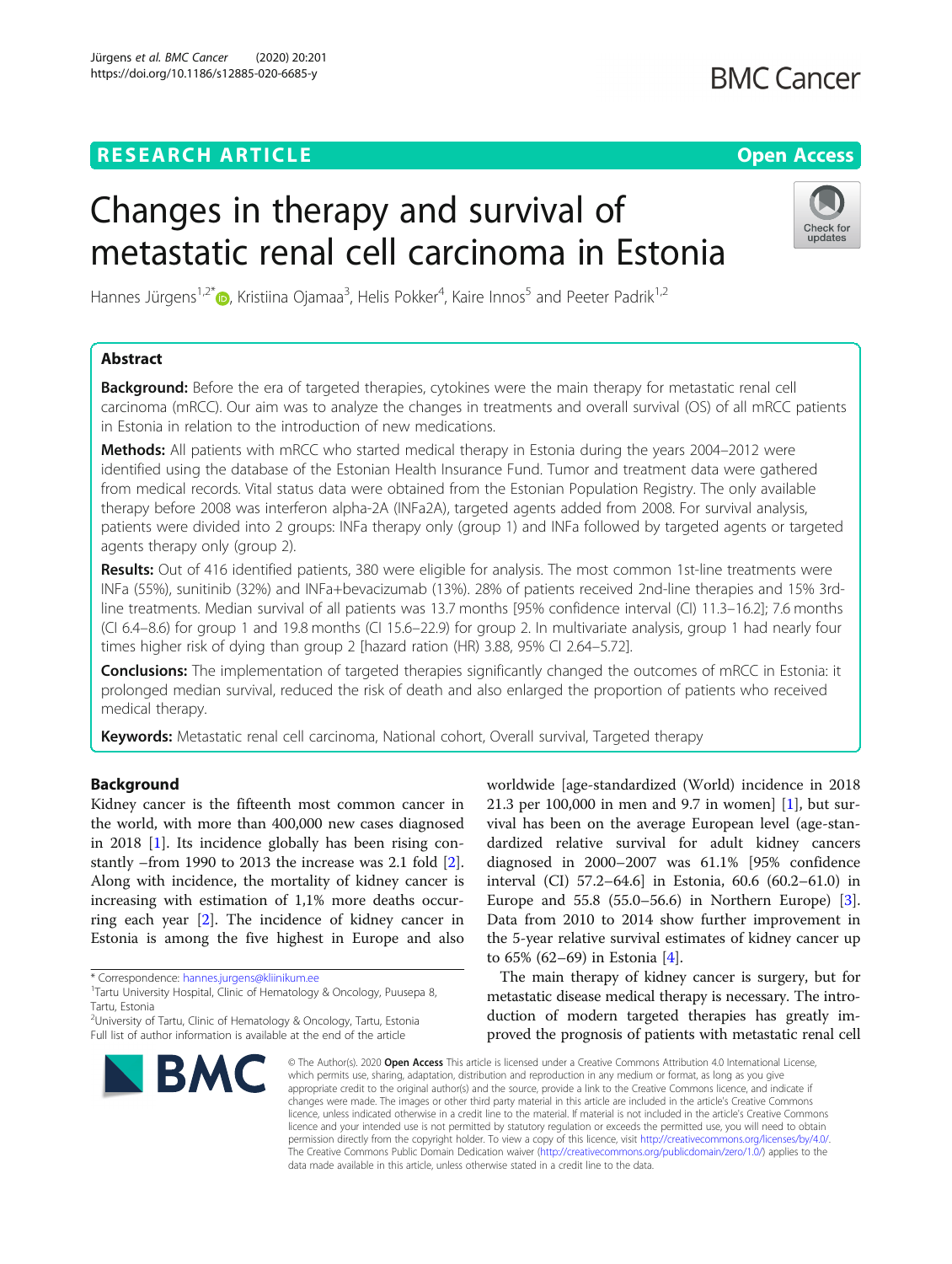carcinoma (mRCC). The multitargeted tyrosine kinase in-hibitors (TKIs) sunitinib [[5](#page-6-0), [6\]](#page-6-0) and sorafenib [\[7\]](#page-6-0) were the first new therapies approved for advanced RCC and have been available in the European Union since 2006.

In Estonia, interferon alpha-2A (INFa2A) monotherapy, which has been financed by the Estonian Health Insurance Fund, was the standard medical treatment until 2008 [[8](#page-6-0)]. As of 2008, sorafenib was added to the secondline treatment of mRCC. As of the second half of 2009, INFa2A and bevacizumab combination [[9\]](#page-6-0) and sunitinib monotherapy are employed as the first-line treatment in patients with low- and intermediate-risk, and temsirolimus [\[10\]](#page-6-0) in patients with high-risk mRCC. Pazopanib  $[11]$  $[11]$  treatment became routinely available from the second part of 2012 and axitinib from 2014 [\[12](#page-6-0)].

The effectiveness of the above-mentioned treatments has been evaluated in the randomized prospective trials; nevertheless, there is less information on what kind of effect these treatments have on prolonging survival, taking into account the treatment outcomes of all patients with mRCC.

Danish Renal Cancer Group has evaluated the implementation of targeted therapy in a complete national cohort of patients, showing that this resulted in significantly improved treatment rates and overall survival [\[13\]](#page-6-0). Also, Swedish and Norwegian studies reported the contribution of targeted therapies to improved overall survival of mRCC patients [\[14,](#page-6-0) [15](#page-6-0)]. Czech and Dutch studies have analyzed mRCC registry based data on targeted therapies use in their countries [[16,](#page-6-0) [17](#page-6-0)]. Very recent publication from Sweden suggested that the use of targeted therapies is also increasingly cost-effective over time in mRCC patients [\[18\]](#page-6-0).

The aim of the current study was to analyze the changes in treatment outcomes of mRCC in Estonia in relation to the introduction of new medications and international comparisons.

#### Methods

We used the database of the nation-wide Estonian Health Insurance Fund to identify all patients with mRCC in Estonia who received anticancer treatment with following characteristics: age  $\geq 18$  years, diagnosis of RCC [malignant neoplasm of the kidney, except renal pelvis, International Classification of Diseases (ICD) version 10 code C64] and anticancer medications prescribed between January 1, 2004 and December 31, 2012. During the study period, all treatments included in this study were reimbursed by the Estonian Health Insurance Fund. The mRCC patients were with metastatic disease diagnosis from 2004 to 2012, including a number of patients with a primary RCC diagnosis before the year 2004. We defined the following cohorts for primary comparison purposes: patients with the diagnosis of mRCC who started treatment from 2004 to 2012 with INFa only (group 1) or INFa followed by targeted agents or targeted agents only (group 2). As new therapies became available from 2008, we set split-point to year 2008 in order to look at two equal time periods (2004– 2007 and 2008–2012) too.

For all identified patients we specified their clinical data including treatments and treatment lines from clinical records (both paper and digital records) in three hospitals that provide treatment for mRCC (North-Estonian Regional Hospital, Tartu University Clinic and East-Tallinn Central Hospital). Vital status was updated as of December 31, 2015 from the Estonian Population Registry (3-year follow-up complete), using unique personal identification numbers. The completeness of the study cohort was assessed through comparison with RCC cases registered at the nation-wide populationbased Estonian Cancer Registry (2004–2007) that covers the whole country. As new therapies became available from 2008, we analyzed two different treatment periods (2004–2007 and 2008–2012) too. The study protocol was approved by the Ethics Review Committee on Human Research of the University of Tartu and Estonian Data Protection Inspectorate.

The significance of difference between proportions was estimated with chi-squared test. For survival analysis, the patients were followed from the date of treatment initiation until death from any cause or censored at 3 years. Unadjusted Kaplan-Meier survival function was estimated. Median survival (unadjusted) was calculated with 95% confidence intervals and the equality of the medians between variable categories was tested with Pearson chi-squared test. To identify the determinants of survival, univariate and multivariate Cox proportional hazards regression was used to calculate hazard ratios (HR). The statistical significance of the HRs was assessed using 95% confidence intervals. The proportional hazards assumption was tested. All calculations were conducted with STATA 14.1 (StataCorp LP, TX, USA).

#### Results

A total of 416 patients were identified, 380 were eligible for analysis. 36 (9.5%) of the identified patients were excluded after the clinical record review due to different reasons (17 patients' treatment had started treatment before the year 2004; 4 patients had concurrent second metastatic malignancy; 5 had non-RCC histology; 1 was not getting treatment; 9 patients' medical record data was missing/incomplete). 33% of the patients were identified in group 1 and 67% in group 2.

When comparing the data retrieved from the Estonian Health Insurance Fund with the data from the Estonian Cancer Registry, we did not find any additional mRCC cases in Estonia who received anticancer medical treatment during 2004–2007. However, 43% of RCC with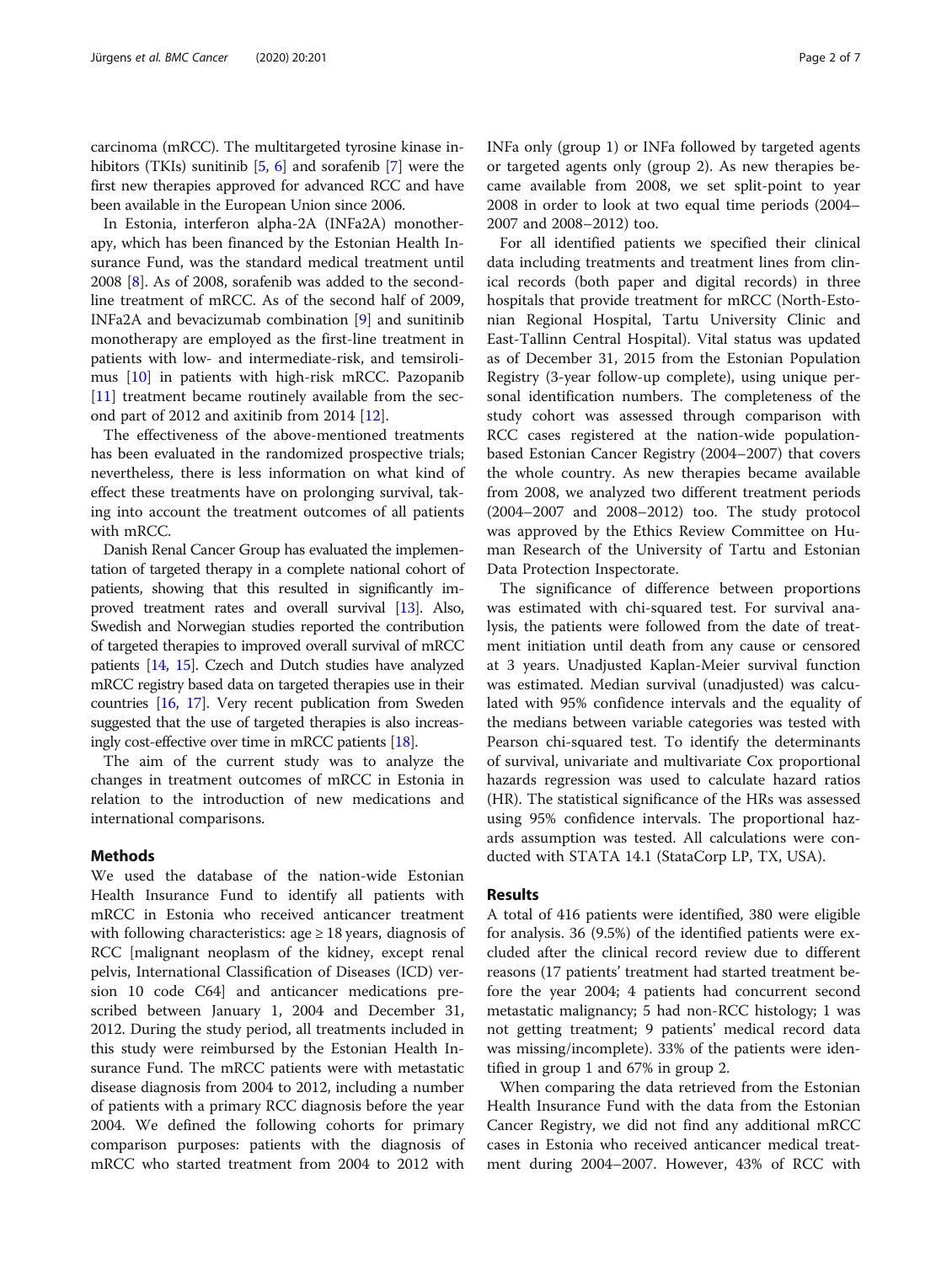distant metastases cases reported to the Estonian Cancer Registry did not receive medical treatment.

Patient characteristics are provided in Table 1.

Patients treated with INFa followed by targeted agents or targeted agents only (group 2) had significantly longer median survival compared to patients who received only INFa (group 1) − 19.8 months (CI 15.6–22.9) versus 7.6 months (CI 6.4–8.6),  $p < 0.001$  $p < 0.001$  (Table 1, Fig. 1).

INFa was the only 1st line treatment in the earlier study period and targeted therapies dominated in the 2nd line of therapy (Table [2\)](#page-3-0). From the year 2008, the usage of targeted therapies increased and by the year 2010 they almost replaced INFa immunotherapy in the 1st-line treatment. Remarkably, more patients received 2nd- and further line

treatments in the later treatment period compared to the earlier period (Table [3](#page-4-0)). The most common 1st-line targeted agent was sunitinib and in the 2nd line sorafenib.

The median survival (unadjusted) was significantly longer for patients whose tumors were removed (nephrectomy performed) versus not removed and for those who had favorable Memorial Sloan Kettering Cancer Center (MSKCC) prognosis versus intermediate and poor prognosis (Table [4\)](#page-4-0). Non-clear cell histology had a significant negative influence on survival. We observed a statistically not significantly longer survival in the later treatment period versus the earlier, and female versus male. Survival did not differ significantly between age groups (Table [4\)](#page-4-0).

|  |  | Table 1 Patient characteristics and median survival from the time of treatment initiation, mRCC patients, Estonia 2004–2012 |  |  |  |  |  |  |  |  |  |  |
|--|--|-----------------------------------------------------------------------------------------------------------------------------|--|--|--|--|--|--|--|--|--|--|
|--|--|-----------------------------------------------------------------------------------------------------------------------------|--|--|--|--|--|--|--|--|--|--|

|                                    | Total            |                | Treatment group 1 <sup>a</sup> |              | Treatment group 2 <sup>b</sup> |                |             |
|------------------------------------|------------------|----------------|--------------------------------|--------------|--------------------------------|----------------|-------------|
|                                    | $\hbox{N}$       | $\%$           | $\bar{\rm N}$                  | $\%$         | $\overline{N}$                 | $\%$           | $p$ -value  |
| Total                              | 380              | 100            | 125                            | 100          | 255                            | 100            |             |
| Age group                          |                  |                |                                |              |                                |                |             |
| $15 - 59$                          | 120              | 32             | 42                             | 34           | 78                             | 31             | $p = 0.706$ |
| $60 - 69$                          | 134              | 35             | 45                             | 36           | 89                             | 35             |             |
| $70+$                              | 126              | 33             | 38                             | 30           | 88                             | 35             |             |
| Sex                                |                  |                |                                |              |                                |                |             |
| Male                               | 252              | 66             | 83                             | 66           | 169                            | 66             | $p = 0.981$ |
| Female                             | 128              | 34             | 42                             | 34           | 86                             | 34             |             |
| Histology                          |                  |                |                                |              |                                |                |             |
| Clear Cell                         | 313              | 82             | 82                             | 66           | 231                            | 91             | p < 0.001   |
| Non-Clear cell                     | 61               | 16             | 39                             | 31           | 22                             | 9              |             |
| Unknown                            | 6                | $\overline{2}$ | $\overline{4}$                 | 3            | $\overline{2}$                 | $\mathbf{1}$   |             |
| Nephrectomy                        |                  |                |                                |              |                                |                |             |
| Done                               | 314              | 83             | 102                            | 81           | 212                            | 83             | $p = 0.712$ |
| Not done                           | 61               | 16             | 22                             | 18           | 39                             | 15             |             |
| Other                              | 5                | $\mathbf{1}$   | $\mathbf{1}$                   | $\mathbf{1}$ | $\overline{4}$                 | $\overline{2}$ |             |
| Treatment started                  |                  |                |                                |              |                                |                |             |
| 2004-2007                          | 137              | 36             | 107                            | 86           | 30                             | 12             | p < 0.001   |
| 2008-2012                          | 243              | 64             | 18                             | 14           | 225                            | 88             |             |
| Prognostic group (only 2008-2012)  |                  |                |                                |              |                                |                |             |
| Favorable                          | 50               | 21             | $\mathbf{1}$                   | 6            | 49                             | 22             | $p = 0.03$  |
| Intermediate                       | 153              | 63             | 10                             | 55           | 143                            | 64             |             |
| Poor                               | 9                | $\overline{4}$ | 1                              | 6            | 8                              | $\overline{4}$ |             |
| Unknown                            | 31               | 13             | 6                              | 33           | 25                             | 11             |             |
| Median survival in months (95% CI) | 13.7 (11.3-16.2) |                | $7.6(6.4 - 8.6)$               |              | 19.8 (15.6-22.9)               |                | p < 0.001   |
| Survival#                          |                  |                |                                |              |                                |                |             |
| 12-month                           | 53% (48-58)      |                | 30% (22-38)                    |              | 65% (59-71)                    |                |             |
| 24-month                           | 34% (29-38)      |                | 14% (9-21)                     |              | 43% (37-49)                    |                |             |
| 36-month                           | 24% (20-28)      |                | $9\% (5-15)$                   |              | 31% (25-37)                    |                |             |

INFa only

<sup>b</sup> INFa followed by targeted agents or targeted agents only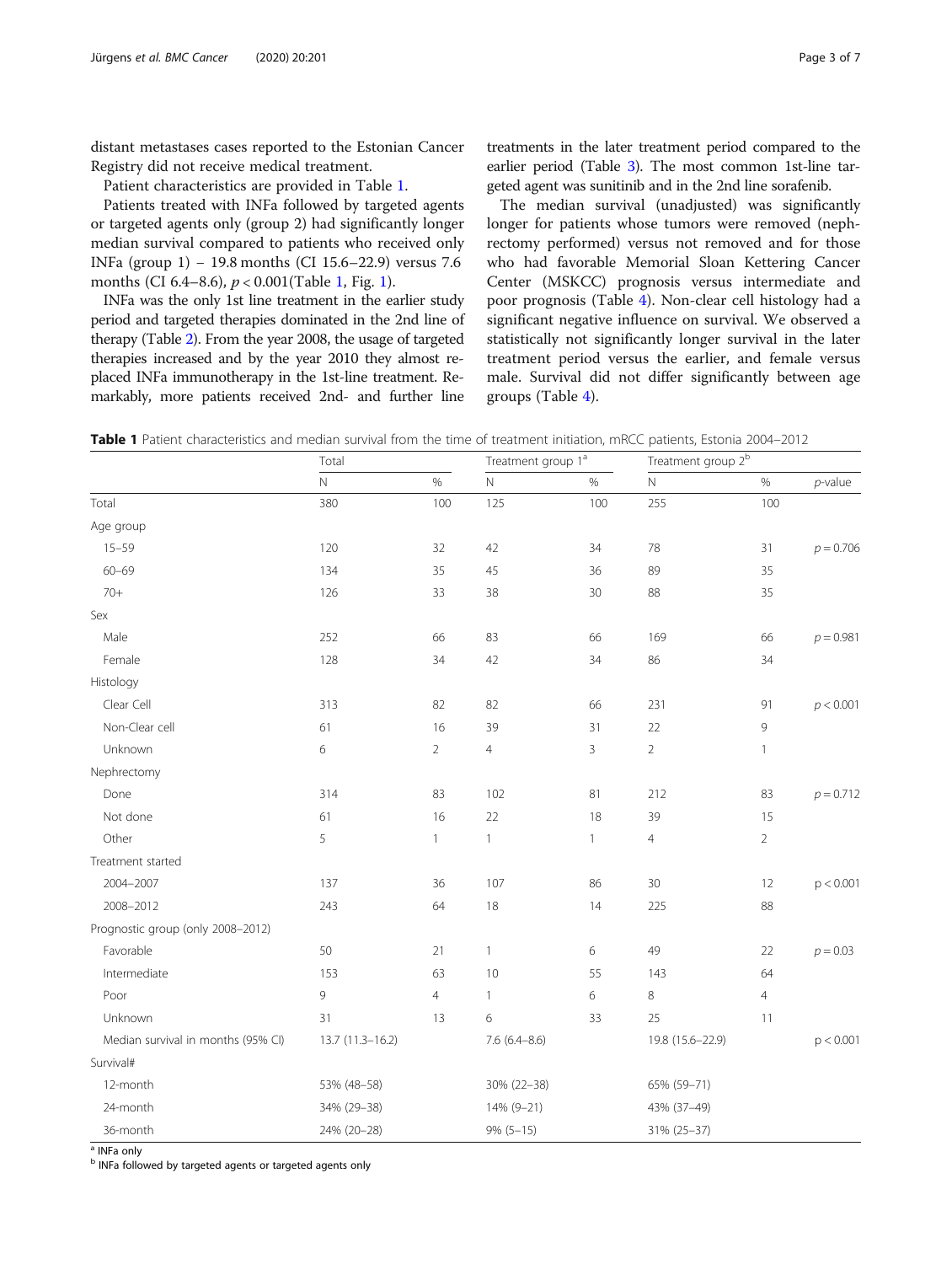<span id="page-3-0"></span>

Cox proportional hazards regression analysis (Table [5](#page-5-0)) showed that crude HR for death was 2.29 (95% CI 1.79– 2.92) for INFa only group (group 1) compared to INFa plus 2nd-line targeted therapy or targeted therapy only group (group 2) during the 3 year follow-up after treatment started. When adjusted for all variables (including treatment period) in Table [5,](#page-5-0) the HR for group 1 was even larger (3.88). Interestingly, crude HR for treatment period favored later period but when adjusted for all variables, HR controversially favored earlier treatment period (1.00 vs 2.22).

The risk of dying was higher among patients with non-clear cell histology compared to those with clear cell histology (crude HR 2.00, adjusted HR 1.48), and patients who had not undergone nephrectomy vs those who had (crude HR 1.90, adjusted HR 1.53). Female patients had lower risk of dying than male patients (crude HR 0.73, adjusted HR 0.70).

#### **Discussion**

This study is a comprehensive assessment of mRCC treatments during the era of pretargeted and targeted therapies that used data derived directly from the clinical records of patients. We found that both overall survival (OS) and the hazard ratio (HR) for mortality of the treated patients improved significantly along with the use of new treatments. The only available 1st-line treatment with INFa immunotherapy during the years 2004– 2007 was replaced by targeted therapies during 2008– 2012. Significantly more patients received 2nd- and 3rd line treatments during the later period.

Until year 2015 results from large randomized trials of various mRCC treatments showed only a significant improvement of progression-free survival (PFS) [\[5](#page-6-0)–[7](#page-6-0), [9](#page-6-0), [11](#page-6-0), [12\]](#page-6-0) and very seldom improved OS [[10\]](#page-6-0) of properly selected mRCC patients. Researchers explained it with cross-over effect and other subsequent effective treatments that confounded the results. Within the past 3 years there is growing evidence that the landscape of treatments is changing. Novel drugs cabozantinib and immonotherapy drug nivolumab were shown to improve OS of mRCC patients after treatment failure with TKI-s [[19,](#page-6-0) [20](#page-6-0)]. According to more recent publication of phase

Table 2 Overview of 1st- and 2nd-line treatments during the study period, mRCC patients, Estonia 2004–2012

|                        | 2004-2007      | 2008           | 2009           | 2010           | 2011           | 2012           | 2008-2012      | 2004-2012 |
|------------------------|----------------|----------------|----------------|----------------|----------------|----------------|----------------|-----------|
| First line treatment   | 137            | 26             | 50             | 47             | 58             | 62             | 243            | 380       |
| Immunotherapy INFa (%) | 137 (100)      | 24 (92)        | 24 (48)        | 2(4)           | 2(3)           | 1(2)           | 53 (22)        | 207 (55)  |
| Targeted therapy (%)   | 0(0)           | 2(8)           | 26(52)         | 45 (96)        | 56 (97)        | 61 (98)        | 190 (78)       | 190 (50)  |
| INFa+Bevacizumab       | 0              |                | $\overline{7}$ | 17             | 14             | 12             | 51             | 51(13)    |
| Sunitinib              | 0              | $\Omega$       | 16             | 26             | 38             | 42             | 122            | 122(32)   |
| Sorafenib              | 0              |                |                |                | 2              | 0              | 5              | 5(1)      |
| Temsirolimus           | 0              | $\Omega$       | $\overline{2}$ |                | $\overline{2}$ | $\overline{4}$ | 9              | 9(2)      |
| Pazopanib              | 0              | $\Omega$       | 0              | $\mathbf{0}$   | $\Omega$       | 3              | 3              | 3(1)      |
| Second line treatment  | 4              | 15             | 21             | 23             | 24             | 18             | 101            | 105       |
| Immunotherapy INFa (%) | 0(0)           | 0(0)           | 0(0)           | 0(0)           | 0(0)           | 1(6)           | 1(1)           | 1(1)      |
| Targeted therapy (%)   | 4(100)         | 15 (100)       | 21 (100)       | 23 (100)       | 24 (100)       | 17 (94)        | 100 (99)       | 104 (99)  |
| INFa+Bevacizumab       | 0              | $\circ$        | 0              |                | $\overline{2}$ | $\overline{4}$ | 7              | 7(7)      |
| Sunitinib              | 0              | 0              | $\overline{2}$ | 3              | 7              |                | 13             | 13(12)    |
| Sorafenib              | $\overline{2}$ | 15             | 18             | 17             | 12             | 12             | 74             | 76 (72)   |
| Temsirolimus           | 0              | $\overline{0}$ |                | $\overline{2}$ |                | 0              | $\overline{4}$ | 4(4)      |
| Pazopanib              | $\overline{2}$ | $\Omega$       | 0              | $\Omega$       | $\Omega$       | 0              | $\Omega$       | 2(2)      |
| Everolimus             | 0              | $\circ$        | 0              | $\mathbf{0}$   | 2              | 0              | 2              | 2(2)      |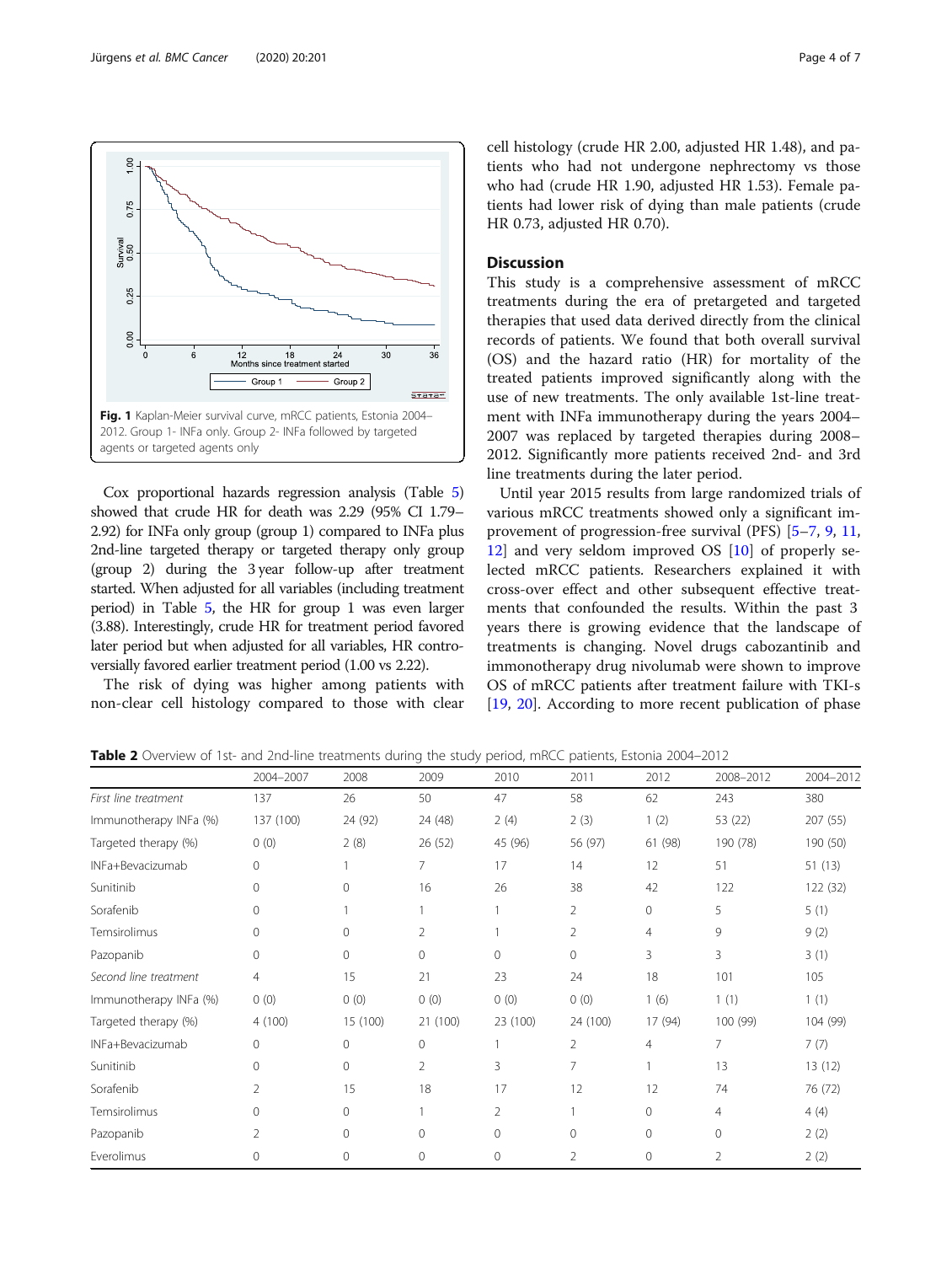|                 | 2004-2007 | 2008     | 2009    | 2010     | 2011     | 2012    | 2004-2012 |
|-----------------|-----------|----------|---------|----------|----------|---------|-----------|
| Treatment lines |           |          |         |          |          |         |           |
| First line      | 154 (100) | 26 (100) | 50(100) | 47 (100) | 58 (100) | 62(100) | 397 (100) |
| Second line     | 6(4)      | 16 (62)  | 21(42)  | 24(51)   | 24(41)   | 19(31)  | 110 (28)  |
| Third line      | 0(0)      | 5(19)    | 8(16)   | 15 (32)  | 18(31)   | 1(18)   | 57 (14)   |
| Fourth line     | 0(0)      | 0(0)     | 2(4)    | 2(4)     | 3(5)     | 3(5)    | 10(3)     |
|                 |           |          |         |          |          |         |           |

<span id="page-4-0"></span>Table 3 Distribution of treatment lines over the study years, mRCC patients, Estonia 2004–2012

III trial by Motzer et al. [[21\]](#page-6-0) immunotherapy combination of nivolumab and ipilimumab improved the outcome [objective response rate (ORR), OS and PFS] already in first line compared to sunitinib in intermediate and poor prognostic group of mRCC patients. At the time of many proven effective drugs available on the market for mRCC, the question which drug or combination of drugs ultimately give the best result for a specific patient, still remain doctors to decide without clear evidence-based answer.

Among national cohort studies of mRCC, there are 4 trials from Europe: Norwegian [[15\]](#page-6-0), Swedish [\[14](#page-6-0)] and Czech Republic [[16\]](#page-6-0) trial based on data from local registries and a Danish trial that used detailed and complete

**Table 4** Median survival from the time of treatment initiation by variable categories, mRCC patients, Estonia 2004–2012

| Median survival in months (95% CI)   |                     |             |
|--------------------------------------|---------------------|-------------|
| Total                                | 13.7 (11.3-16.2)    |             |
| Age group                            |                     |             |
| $15 - 59$                            | $11.1 (8.0 - 17.7)$ | $p = 0.667$ |
| $60 - 69$                            | 14.6 (11.7-20.6)    |             |
| $70+$                                | 13.1 (9.2-19.0)     |             |
| Treatment started                    |                     |             |
| 2004-2007                            | $9.7(8.1 - 14.8)$   | $p = 0.087$ |
| 2008-2012                            | 15.4 (12.2-19.8)    |             |
| Sex                                  |                     |             |
| Male                                 | $11.9(9.1 - 15.4)$  | $p = 0.104$ |
| Female                               | 18.3 (12.1-22.9)    |             |
| Nephrectomy                          |                     |             |
| Done                                 | $16.0(13.1-19.5)$   | p < 0.001   |
| Not done                             | $7.0$ $(3.8-8.7)$   |             |
| Histology                            |                     |             |
| Clear Cell                           | 16.1 (12.9-19.5)    | $p = 0.002$ |
| Non-Clear Cell                       | $7.0(4.7-9.7)$      |             |
| Prognostic group<br>(only 2008-2012) |                     |             |
| Favorable                            | 28.4 (22.2-55.7)    | p < 0.001   |
| Intermediate                         | 13.2 (10.4-16.9)    |             |
| Poor                                 | $2.4(1.1-8.5)$      |             |
| Unknown                              | 15.2 (5.5-21.0)     |             |

national data from medical records [[13\]](#page-6-0). Our findings on the improvement of survival and treatment changes are comparable with those trials. For instance, in the Danish report the median OS of treated mRCC patients was 11.5 months in 2008 and 17.2 months in 2010 compared to our median OS of 13.7 months for patients during the whole trial period and 7.6 months for group 1 and 19.8 months for group  $2 \lfloor 13 \rfloor$ . There are also similar results on median survival of different risk groups (although the Danish group used Heng and we used MSKCC risk criteria which are somewhat different): 33.4, 18.6 and 5.8 months in the Danish trial compared to our 28.8, 13.2 and 2.4 months for good, intermediate and poor risk patients, accordingly [[13\]](#page-6-0). Nephrectomy was performed in 83% of treated patients (equally in both treatment groups and time periods) which is a much higher rate than previously reported in Scandinavian countries Norway, Sweden and Denmark - 65, 60 and 61%, respectively [[13,](#page-6-0) [14](#page-6-0)]. Similar nephrectomy rate was reported from the Czech Republic trial (83%) [\[16](#page-6-0)]. The patients who had had nephrectomy, had significantly better survival compared with non-operated patients.

Similar findings including improved disease specific survival along with the use of new treatments (targeted therapy era) have been reported from mRCC studies in the US as well [\[22](#page-6-0)].

Due to the retrospective design of this trial, there are some limitations. One limitation of this study is the incompleteness of data from medical records (2% of patients were excluded due to major incompleteness of data; 13% of patients had unknown MSKCC risk group status and 2% unknown histology) that might give rise to bias when interpreting results. Yet, survival data are complete due to the reliability and completeness of national registries. There is also a possible selection bias regarding nephrectomy to be more likely performed in patients with better general condition/prognosis and therefore leading to better survival. Selection bias might also be the case when giving 2nd and later line treatment for patients who are in a better condition/prognosis, especially after immunotherapy failure, and poor risk patients who had the only available reimbursed treatment option of INFa until the second half of 2009, while good and intermediate risk patients had 2nd line treatment option with sorafenib from the year 2008. The larger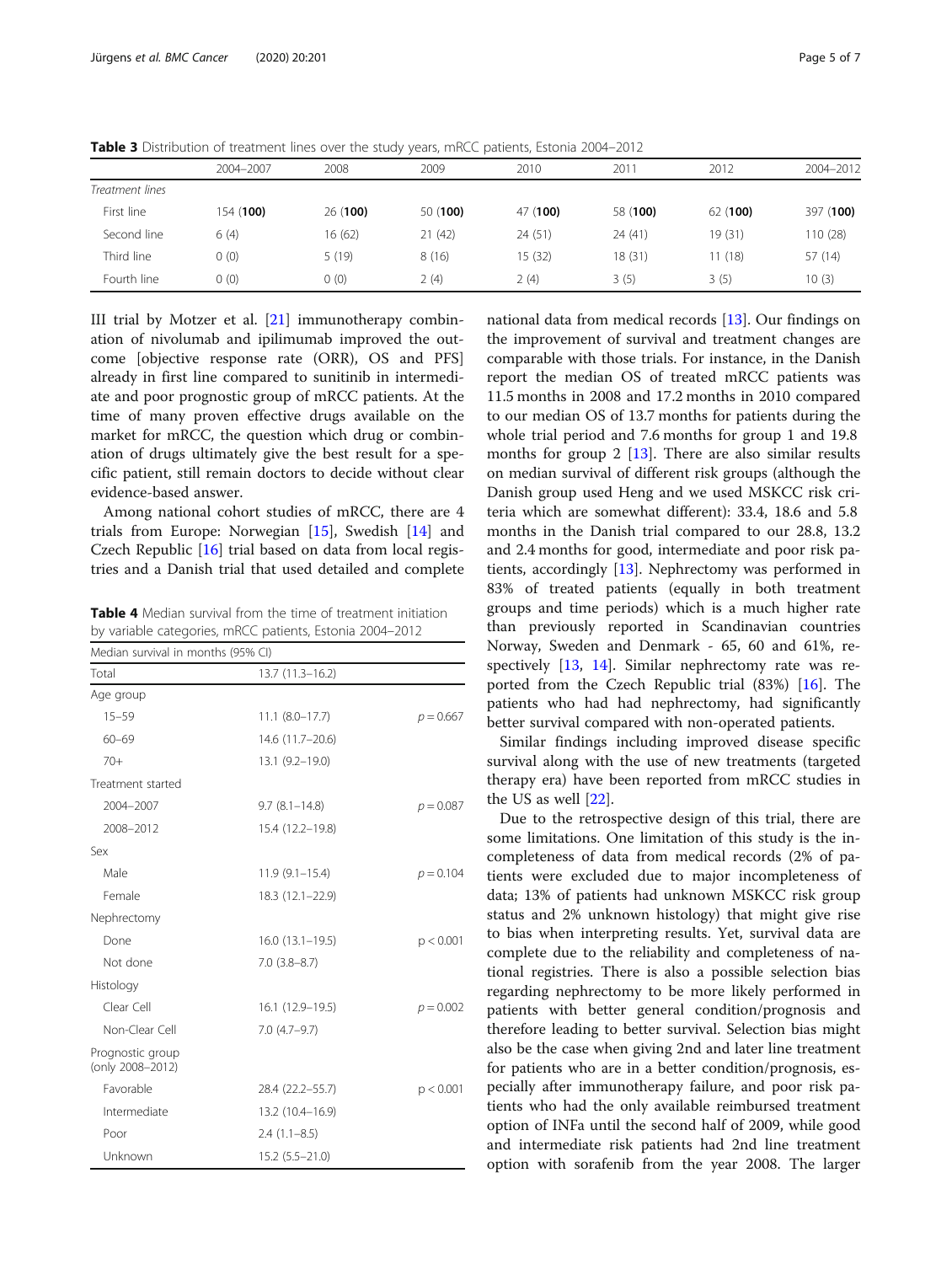|                      | Crude HR | 95% CI        | Adjusted <sup>b</sup> HR | 95% CI        | Adjusted <sup>b</sup> HR | 95% CI        |
|----------------------|----------|---------------|--------------------------|---------------|--------------------------|---------------|
| Treatment group      |          |               |                          |               |                          |               |
| Group $2c$           | 1.00     |               | 1.00                     |               | 1.00                     |               |
| Group 1 <sup>d</sup> | 2.29     | $1.79 - 2.92$ | 2.15                     | $1.65 - 2.79$ | 3.88                     | $2.64 - 5.72$ |
| Age group            |          |               |                          |               |                          |               |
| $15 - 59$            | 1.00     |               | 1.00                     |               | 1.00                     |               |
| $60 - 69$            | 0.83     | $0.63 - 1.11$ | 0.89                     | $0.67 - 1.19$ | 0.85                     | $0.64 - 1.14$ |
| $70+$                | 0.94     | $0.71 - 1.26$ | 0.96                     | $0.71 - 1.28$ | 0.87                     | $0.64 - 1.17$ |
| Sex                  |          |               |                          |               |                          |               |
| Male                 | 1.00     |               | 1.00                     |               | 1.00                     |               |
| Female               | 0.73     | $0.57 - 0.94$ | 0.70                     | $0.54 - 0.91$ | 0.71                     | $0.55 - 0.93$ |
| Histology            |          |               |                          |               |                          |               |
| Clear Cell           | 1.00     |               | 1.00                     |               | 1.00                     |               |
| Non clear cell       | 2.00     | $1.49 - 2.69$ | 1.36                     | $0.99 - 1.87$ | 1.48                     | $1.07 - 2.04$ |
| Nephrectomy          |          |               |                          |               |                          |               |
| Done                 | 1.00     |               | 1.00                     |               | 1.00                     |               |
| Not done             | 1.90     | $1.41 - 2.57$ | 1.62                     | $1.19 - 2.21$ | 1.53                     | $1.12 - 2.09$ |
| Treatment period     |          |               |                          |               |                          |               |
| 2004-2007            | 1.00     |               |                          |               | 1.00                     |               |
| 2008-2012            | 0.81     | $0.63 - 1.03$ | $\qquad \qquad =$        |               | 2.22                     | $1.52 - 3.24$ |

<span id="page-5-0"></span>Table 5 Hazard ratios for all-cause mortality during the 3-year follow-up after treatment initiation<sup>a</sup>, mRCC patients, Estonia 2004– 2012

<sup>a</sup> patients with unknown histology (n = 6) and other surgery (n = 5) excluded b adjusted for all variables in the table

 $c$  treatment with INFa followed by targeted agents or targeted agents only

<sup>d</sup>treatment with INFa only

proportion of early period INFa treatment responders proceeding to 2nd line treatment in later period may explain why HR adjusted for all variables, including treatment period, controversially favored the earlier treatment started period to the later. Case numbers in some variable categories were too low to provide reliable results.

Another important fact is that 43% of RCC patients with distant metastases reported in the Estonian Cancer Registry did not receive medical treatment (a finding from data comparison). Unfortunately, there is no data on how many of them were referred for treatment and how many were not referred and what were the reasons for not being referred or not getting treatment. The Danish trial [[11](#page-6-0)] reported that among all referred mRCC patients 29% did not receive treatment due to different reasons (poor PS, patient request, death before the start of treatment, etc.). The proportion of patients not being referred and the reasons thereof remain unknown but we hope that in the future, new effective treatment possibilities will raise the awareness of the broader medical community about the reasonability of medical treatment in mRCC.

Patients who receive targeted therapies have a significant (more than two-fold) prolongation of median survival and reduction in risk of death compared to INFa

treatment only, and therefore, this also provides better justification for positive reimbursement decisions in the future for the benefit of patients.

#### Conclusions

The results from our Estonian retrospective study of mRCC patients are consistent with findings from the previously reported real-life and national cohort studies from Europe. The implementation of targeted therapies significantly changed the outcomes of mRCC: it prolonged median survival, reduced the risk of death and also enlarged the proportion of patients who received medical therapy.

#### Abbrevations

CI: Confidence interval; HR: Hazard ratio; INFa: Interferon alpha; MRCC: Metastatic renal cell carcinoma; ORR: Objective response rate; OS: Overall survival; PFS: Progression-free survival; TKI: Tyrosine kinase inhibitor; US: United States

#### Acknowledgements

The authors acknowledge Dr. Rena Tiigi (North Estonian Regional Hospital, Tallinn, Estonia) contribution in collecting data.

#### Availability of data and material

The datasets generated and analyzed during the current study are not publicly available due to protocol and local regulations but are available from the corresponding author on reasonable request.